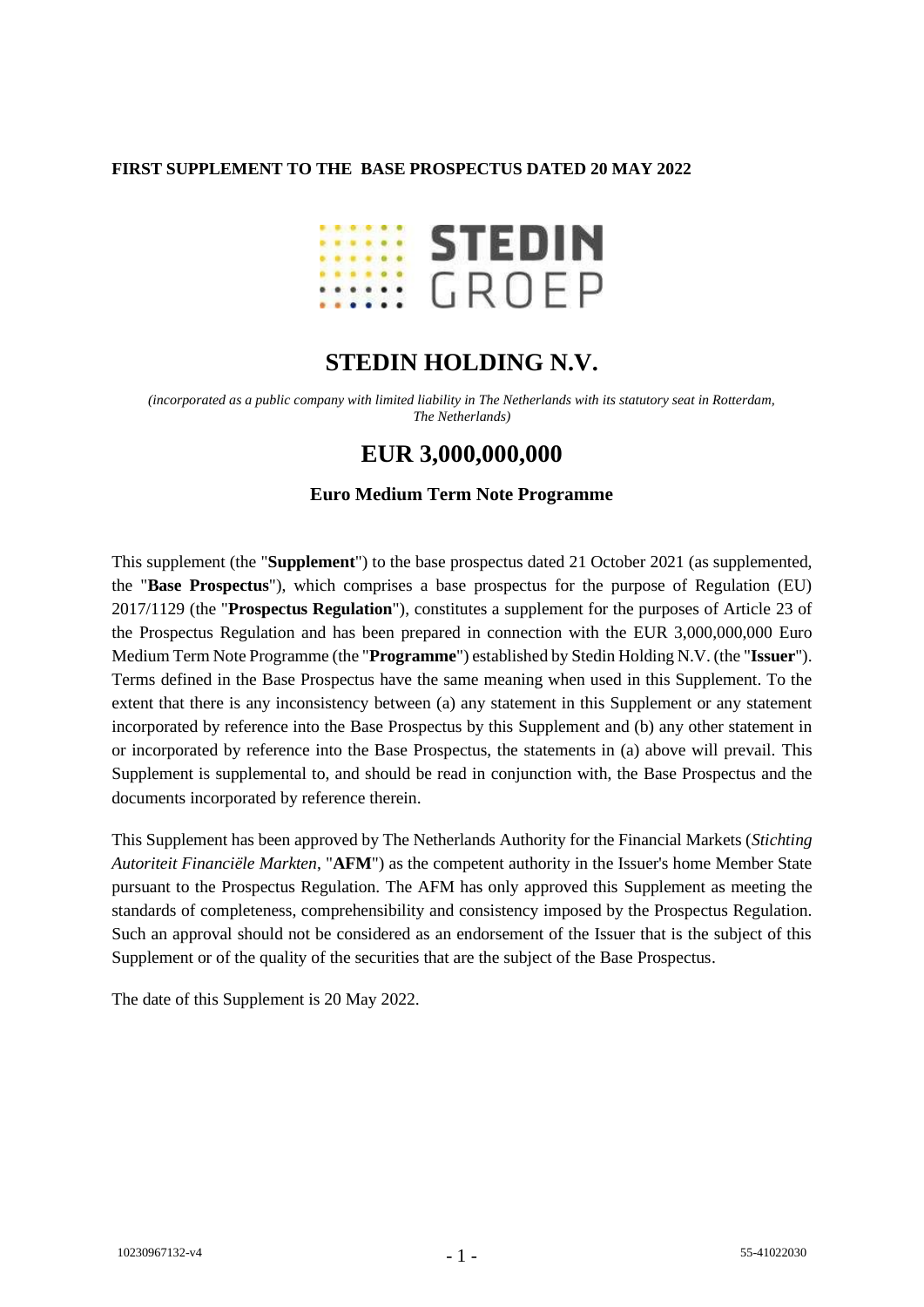The Issuer accepts responsibility for the information contained in this Supplement. To the best of the knowledge of the Issuer such information is in accordance with the facts and makes no omission likely to affect its import.

No person has been authorised to give any information or to make any representation not contained in or which is inconsistent with this Supplement or the Base Prospectus (including the information incorporated by reference herein) and, if given or made, such information or representation must not be relied upon as having been authorised by the Issuer, the Arranger, any of the Dealers, the Principal Paying Agent and the other Paying Agents.

Neither this Supplement, the Base Prospectus nor any other information supplied in connection with the Programme should be considered as a recommendation or a statement of opinion (or a report of either of those things) by the Issuer, the Arranger, any of the Dealers, the Principal Paying Agent or the other Paying Agents that any recipient of this Supplement, the Base Prospectus or any other information supplied in connection with the Programme should purchase any Notes. Each investor contemplating purchasing any Notes should make its own independent investigation of the financial condition and affairs, and its own appraisal of the creditworthiness, of the Issuer. This Supplement and the Base Prospectus do not constitute an offer or invitation by or on behalf of the Issuer, the Arranger, any of the Dealers, the Principal Payimg Agent or the other Paying Agents to any person to subscribe for or to purchase any Notes.

Neither the delivery of this Supplement, the Base Prospectus nor the offering, sale or delivery of any Notes shall at any time imply that the information contained herein concerning the Issuer is correct at any time subsequent to the dates thereof or that any other information supplied in connection with the Programme or the Notes is correct as of any time subsequent to the date indicated in the document containing the same. The Arranger, the Dealers, the Principal Paying Agent and the other Paying Agents expressly do not undertake to review the financial condition or affairs of the Issuer or any of its subsidiaries during the life of the Programme.

The Issuer, the Arranger, the Dealers, the Principal Paying Agent and the other Paying Agents do not represent that this Supplement or the Base Prospectus may be lawfully distributed, or that the Notes may be lawfully offered, in compliance with any applicable registration or other requirements in any jurisdiction, or pursuant to an exemption available thereunder, or assume any responsibility for facilitating any such distribution or offering. In particular, no action has been taken by the Issuer, the Arranger, the Dealers, the Principal Paying Agent or the other Paying Agents which is intended to permit distribution of this Supplement or the Base Prospectus in any jurisdiction where action for that purpose is required. Accordingly, the Notes may not be offered or sold, directly or indirectly, and neither this Supplement or the Base Prospectus nor any advertisement or other offering material may be distributed or published in any jurisdiction, except under circumstances that will result in compliance with any applicable laws and regulations, and the Dealers have represented accordingly.

The distribution of this Supplement and the Base Prospectus and the offer or sale of Notes may be restricted by law in certain jurisdictions. Persons into whose possession this Supplement, the Base Prospectus or any Notes come must inform themselves about, and observe, any such restrictions. See "Subscription and Sale" on pages 86 through 89 of the Base Prospectus. In particular, there are restrictions on the distribution of this Supplement, the Base Prospectus and/or the offer or sale of Notes in the EEA, the United States of America, the UK, The Netherlands and Japan.